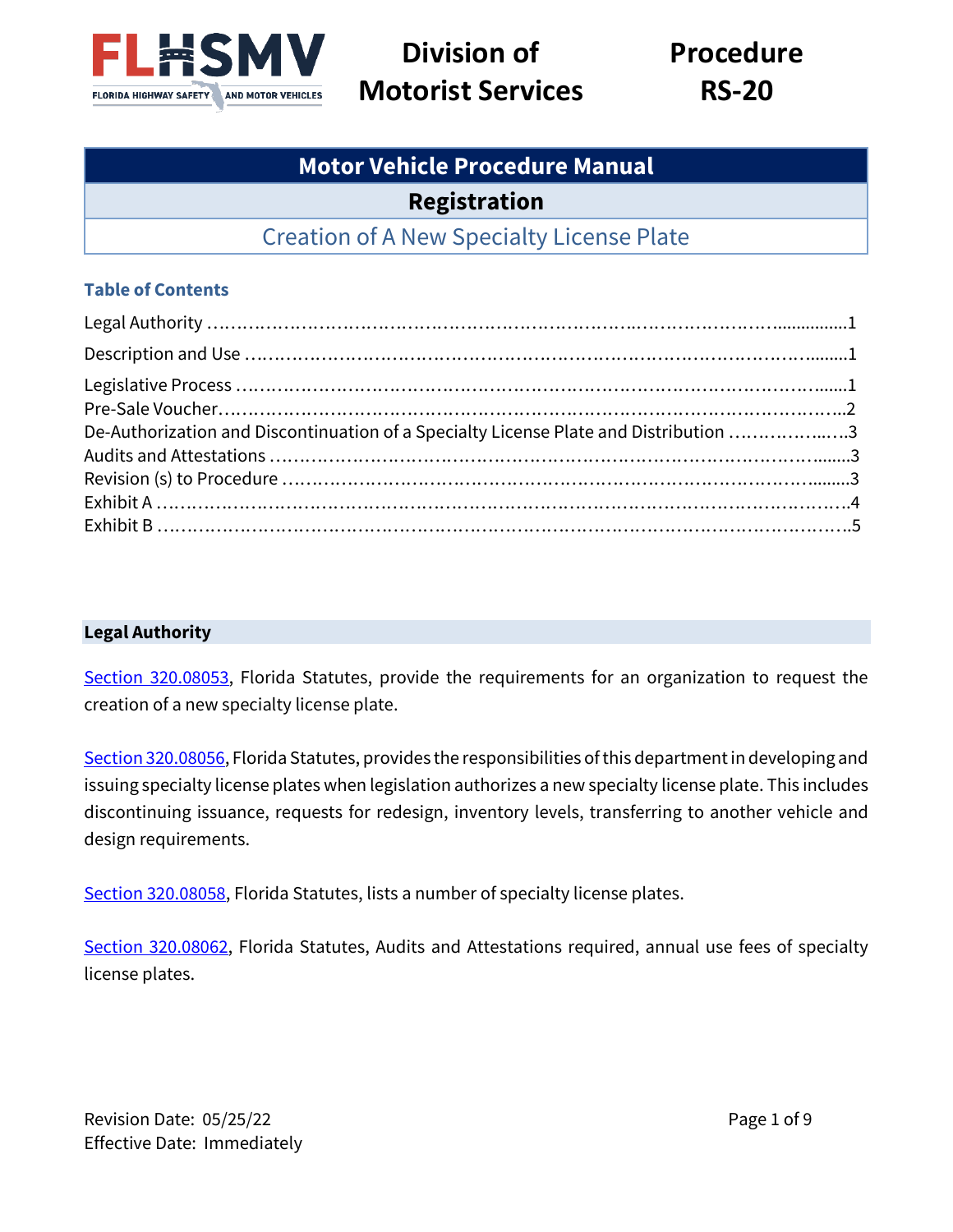#### **Description and Use**

This procedure provides information and instructions to assist employees of The Tax Collector, License Plate Agent, and The Florida Department of Highway Safety and Motor Vehicles (FLHSMV) in providing requirements for Creation of a New Specialty License Plate.

#### **Legislative Process**

- A. The organization must seek a Representative or Senator to sponsor the bill to create their specialty license plate.
- B. Only when the specialty license plate bill has passed and signed into law by the Governor can the organization start the pre-sale process. Once this occurs, the pre-sale process will begin on the effective date established by the bill.
- C. The proposed legislation will include the following general information:
	- 1. The amount of the annual use fee pursuant to section [320.08056\(4\),](http://www.leg.state.fl.us/statutes/index.cfm?mode=View%20Statutes&SubMenu=1&App_mode=Display_Statute&Search_String=320.08056&URL=0300-0399/0320/Sections/0320.08056.html) Florida Statutes.
	- 2. How the funds are to be expended pursuant to section [320.08058,](http://www.leg.state.fl.us/statutes/index.cfm?App_mode=Display_Statute&Search_String=320.08058&URL=0300-0399/0320/Sections/0320.08058.html) Florida Statutes.
	- 3. The basic design specifications of the license plate, the verbiage at the bottom of the license plate, and the details for the license plate to be personalized.

#### **Pre-Sale Vouchers**

A. On the effective date of the bill relating to the specialty license plate, the organization will start the pre-sale process.

B. Starting on the effective date of the bill relating to the specialty license plate, the organization has 24 months to sell 3,000 vouchers and 4,000 vouchers for out-of-state colleges or universities before the license plate will be manufactured.

C. If, at the end of the 24-month presale period, 3,000 vouchers or 4,000 vouchers for out-of-state colleges or universities have not been sold, the specialty plate is deauthorized and FLHSMV shall discontinue development of the plate and discontinue issuance of the presale vouchers.

#### **De-Authorization and Discontinuation of a Specialty License Plate**

A. Once the voucher requirements are met and the specialty license plate is available at the tax collector offices and license plate for sale, the organization must maintain a specific number of valid registrations. FLHSMV shall de-authorize and discontinue the issuance of the specialty license plate if the number of valid specialty license plates falls below 3,000 valid registrations or 4,000 valid registrations for out-of-state colleges or universities for at least 12 consecutive months. A warning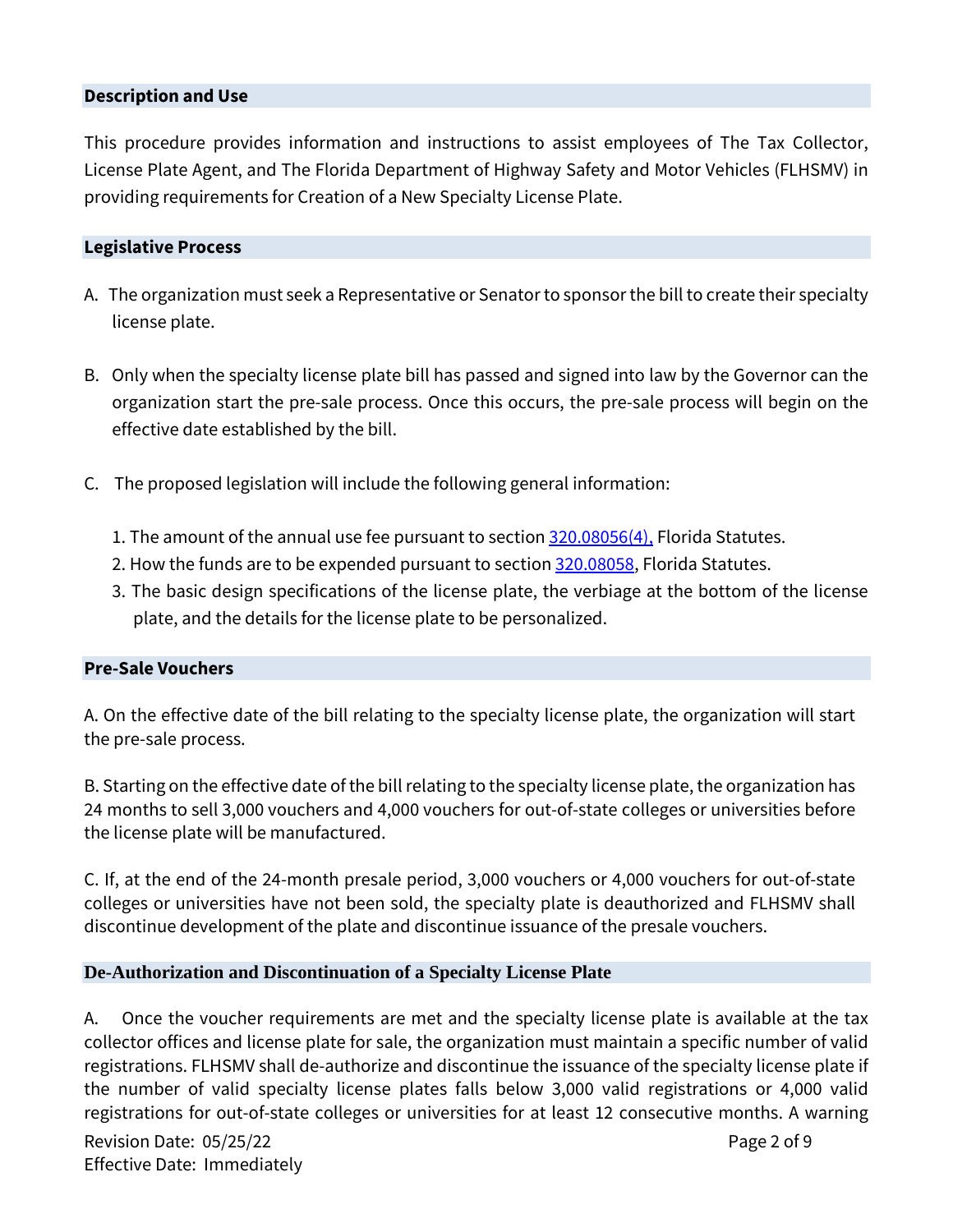letter shall be mailed to the sponsoring organization of each plate whose total number of valid specialty plate registrations is below 3,000 or 4,000. After the initial letter is sent, emails are sent monthly to the organization with the current number of valid registrations. This requirement does not apply to collegiate license plates.

B. Upon de-authorization of the license plate, a purchaser of the license plate voucher may use the annual use fee collected as a credit towards any other specialty license plate or apply for a refund on form **HSMV 83363**, Application for License Plate/Decal Refund.

## **Specialty License Plate Design, Development, Manufacture and Distribution:**

- A. The following provides general information concerning the design, development, manufacture, and distribution of a specialty license plate:
- 1. The Division of Motorist Services (division) is responsible for coordinating the design and development of the specialty license plate.
- 2. The organization must submit the proposed art design to the division, in a medium prescribed by FLHSMV, as soon as practical, but no later than 60 days after the act approving the specialty license plate becomes a law.
- 3. The specialty license plate must have the design required by the enacting statute for that plate. Additionally, the design and colors must be approved by the division.
- 4. The organization that requested the specialty license plate may not request a redesign of the specialty plate unless the inventory has been depleted, or the organization agrees to purchase the remaining inventory of the specialty license plates from FLHSMV at cost.

#### **Audits and Attestations**

For specific information, instructions, and forms, refer to Procedur[e RS-39,](https://www.flhsmv.gov/pdf/proc/rs/rs-39.pdf) Annual Audit or Report of Specialty License Plate and Voluntary Contribution Annual Use Fees.

#### **Revision(s) to Procedure**

5/23/2022 Updated procedure to the new format, links reviewed.

07/31/15 Updated Section I and Section III with updated statute numbers.

02/14/14: Procedure updated with current process to create a specialty license plate. Deleted reference to Chapter 45, Section 2008-176 Laws of Florida, added [Section 320.08056\(9\),](http://www.leg.state.fl.us/statutes/index.cfm?App_mode=Display_Statute&Search_String=320.08056&URL=0300-0399/0320/Sections/0320.08056.html) Florida Statutes; [Section 320.08058,](http://www.leg.state.fl.us/statutes/index.cfm?App_mode=Display_Statute&Search_String=320.08058&URL=0300-0399/0320/Sections/0320.08058.html) Florida Statutes; [Section 320.08062,](http://www.leg.state.fl.us/statutes/index.cfm?mode=View%20Statutes&SubMenu=1&App_mode=Display_Statute&Search_String=320.08062&URL=0300-0399/0320/Sections/0320.08062.html) Florida Statutes; and Section [320.08056\(8\)\(a\),](http://www.leg.state.fl.us/statutes/index.cfm?App_mode=Display_Statute&Search_String=320.08056&URL=0300-0399/0320/Sections/0320.08056.html) Florida Statutes. Added information about the beginning of pre-sale process and manufacturing.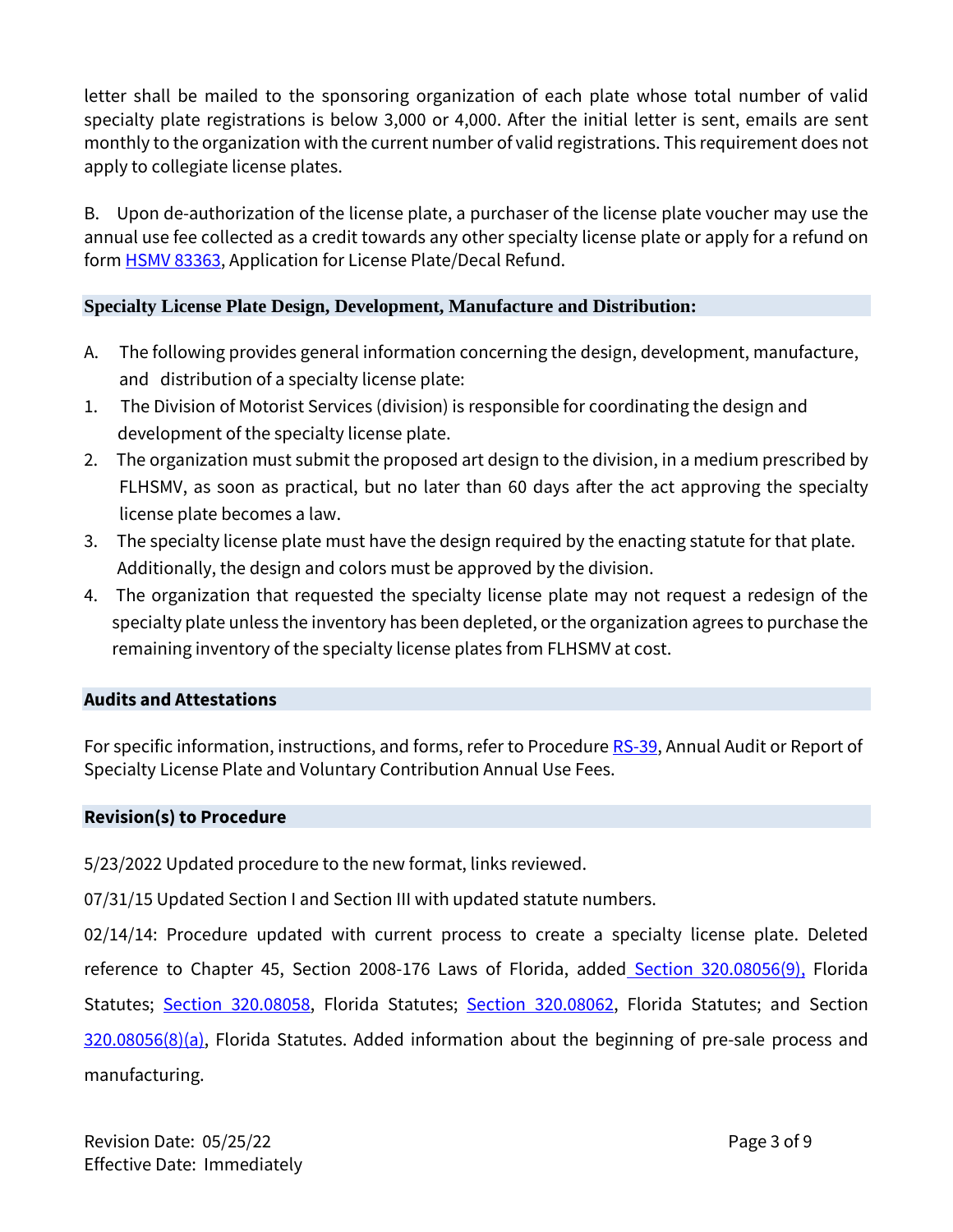#### **EXHIBIT A**

#### **BASIC SPECIFICATIONS FOR SPECIALTY LICENSE PLATES**

The following basic specifications would apply to specialty license plates based on whether a center design or left side design graphic is used.

#### **GENERAL SPECIFICATIONS:**

1. The size of the license plate must be 12 inches by 6 inches.

2. A four-color process is used to create the design; cyan, magenta, yellow, and black. This does not include the roll coat color for the alphanumeric.

3. The license plate characters will be roll coated in basic black, blue, green, red, or white ink. The contrast between the background colors for the license plate and the license plate number must be sufficient for law enforcement officers to clearly read the license plate characters during day and nighttime hours.

4. The word "FLORIDA" must be printed at the top of the license plate. Florida must be visible and of appropriate size for law enforcement to view. A specialty license plate may bear a department approved graphic.

5. All colors must be specified on the color printouts submitted with the requirements.

## **CENTER DESIGN:**

1. The center graphic must be no larger than 2 1/2 inches wide by 3 inches high.

2. The license plate number must have three characters to the left and three to the right of the centered graphic design. The license plate number is limited to six (6) digits of alpha and numeric characters.

#### **LEFT SIDE DESIGN:**

1. The graphic must be on the left side of the license plate and be no larger than 3 ½ inches wide and 3 inches high.

2. The license plate number is limited to five (5) digits of alpha and numeric characters that will be printed to the right of the left side graphic.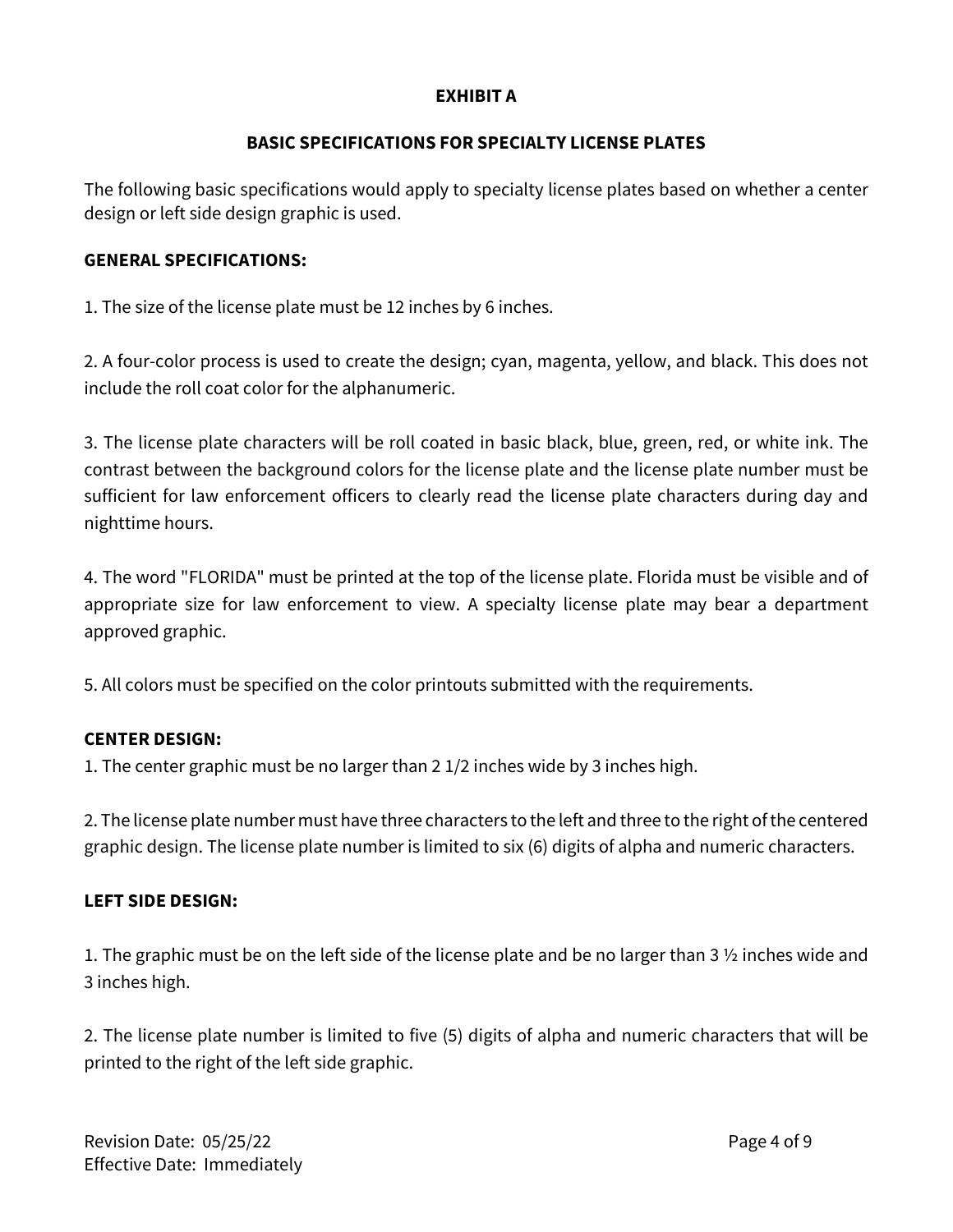#### **EXHIBIT B**

## **(These instructions are directly from 3M; they are not to be altered in any way.)**

3M Traffic Safety and Security Division

## **SSRG LICENSE PLATE DESIGN GUIDE** Version 7.14.16

The following is a guide designed to provide 3M license plate customers with information relating to graphic license plate artwork, design, and production.

#### **PRINTING CAPABILITIES**

To better understand the design process, the license plate printing process will be explained.

#### **Medium**

All 3M license plates are printed on reflective sheeting. The sheeting is not as dimensionally stable as paper and therefore stretching may occur.

#### **Inks**

The inks used for license plate printing are manufactured by 3M and are designed to be UV fade resistant. These inks are transparent in order to meet reflectivity standards. Please use PANTONE® numbers to specify color. Metallic and fluorescent PANTONE® inks (numbers 801-877) are not available for license plate printing.

#### **SSRG Printing Process**

• SSRG uses CMYK 4-Color Process printing (Cyan, Magenta, Yellow, and Black inks).

• PANTONE colors can be submitted for reference but will be converted to CMYK. Not all PANTONE colors can be matched using Process Color printing but will be printed using the 4-color equivalent. Metallics and fluorescent colors cannot be reproduced using CMYK printing.

• Tick marks will be placed in the four corners of the plate design. When applied to the license plate blank, only a small portion of the tick mark will show in each corner of the plate. These are required for two things:

- 1. Trimming and slitting
- 2. Registration in the blanking process.

• Graphics cannot "bleed" off the edge of the license plate. SSRG requires a 1/4" white or clear border around the entire design. All graphics must fit within these dimensions: 5.5" x 11.5" high (license plate blanks approximately 6" x 12").

#### **DESIGN**

Keep the following parameters in mind before starting any license plate design.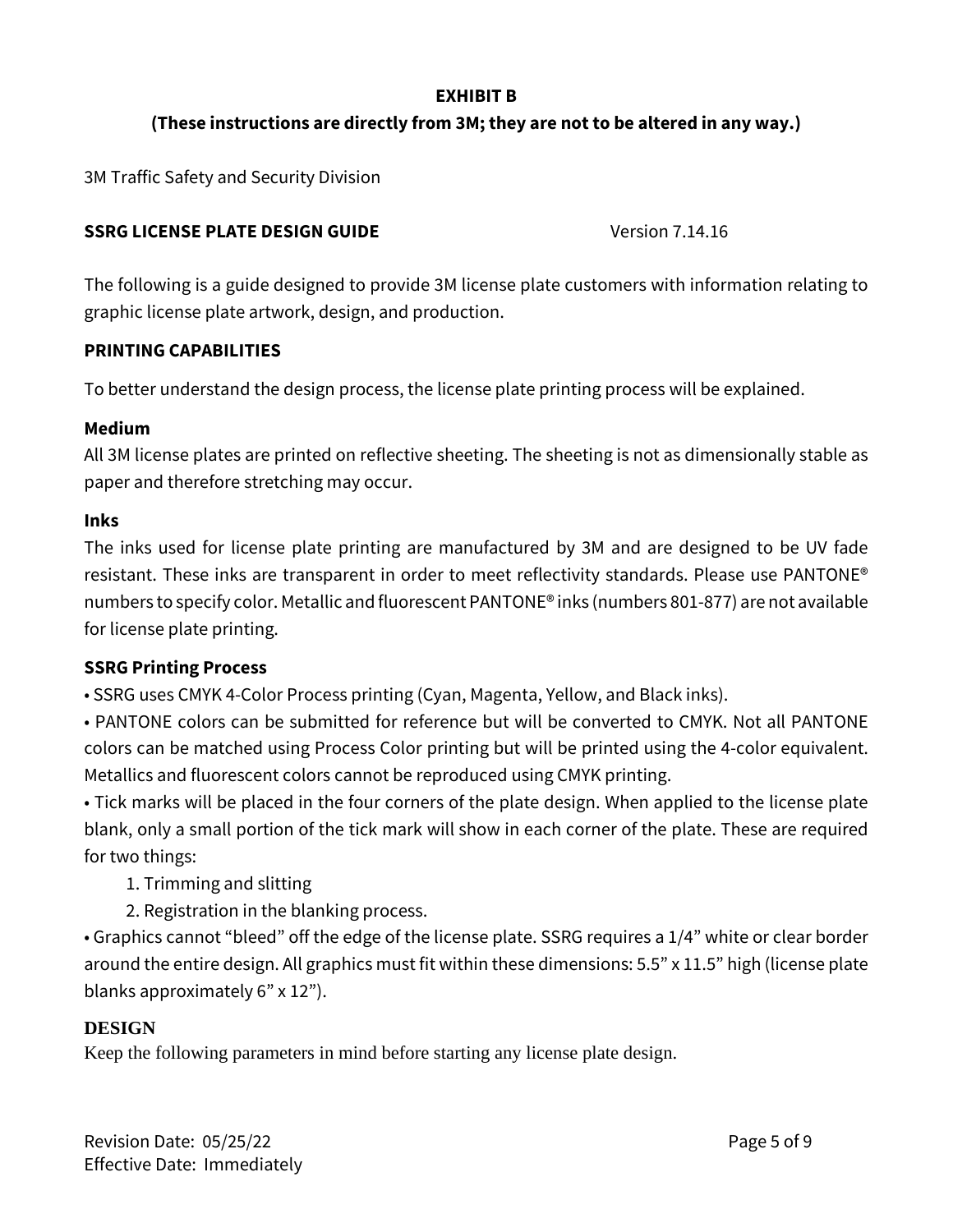## **Size**

Designs for use in the United States, Canada, and Mexico, should fit in a 11.5 x 5.5-inch rectangle. The resulting 1/4 margin is needed to ensure acceptable finished license plates, given the requirements of the sheeting and the production process. Bolt holes are .3125 inches in diameter, and each are spaced (to bolt hole center) +/- 3.5 inches horizontal and +/- 2.375 inches vertical from the center of the plate. Please check with your state motor vehicle agency for specific plate geometry and design requirements (i.e., size and location of the alpha-numeric, sticker pockets, etc.).

# **Graphic Placement and Legibility**

Avoid heavy coverage of ink in the alpha-numeric areas. Heavy coverage in these areas reduces legibility for law enforcement. Design elements (text and logos) dark in color should be spaced at least 1/4 of an inch away from the alpha numeric.

## **Color**

Unless special permission is obtained, only four spot colors may be used in any design including black. This does not include the roll coat color for the alpha numeric. For example, a design could be comprised of three PANTONE® colors in addition to black. While halftones and graduated tones can be used, a shift in these tones may result due to the unique properties of the reflective materials and printing processes.

## **Line Art**

Avoid thin lines under 0.008 of an inch in width. Intricate solid shapes are acceptable. However, a small loss of detail may occur. Design elements (shapes), smaller than .008 x .008 inches and/or .008 inches in any dimension, will fail to print.

# **Alphanumeric Plate Message Color**

3M suggests using a black roll coat ink for the plate message. This provides the highest visibility for law enforcement during day and nighttime viewing. It is also optimal for toll/ALRP camera readability.

## **DESIGN SUBMISSIONS**

3M TSSD uses Adobe Illustrator and Adobe Photoshop.

## **Preferable File Formats:**

- We prefer vector-based artwork (Adobe Illustrator).
- If a layout is designed in Photoshop, please provide layered Photoshop document (.psd).
- Preferred file format in order of preference: eps, ai, pdf, & psd.
- All digital images (photos, scans, etc) must be at least 300 DPI at actual size.
- Outline all fonts or include them with artwork.
- A license plate template (Adobe Illustrator file) is available upon request.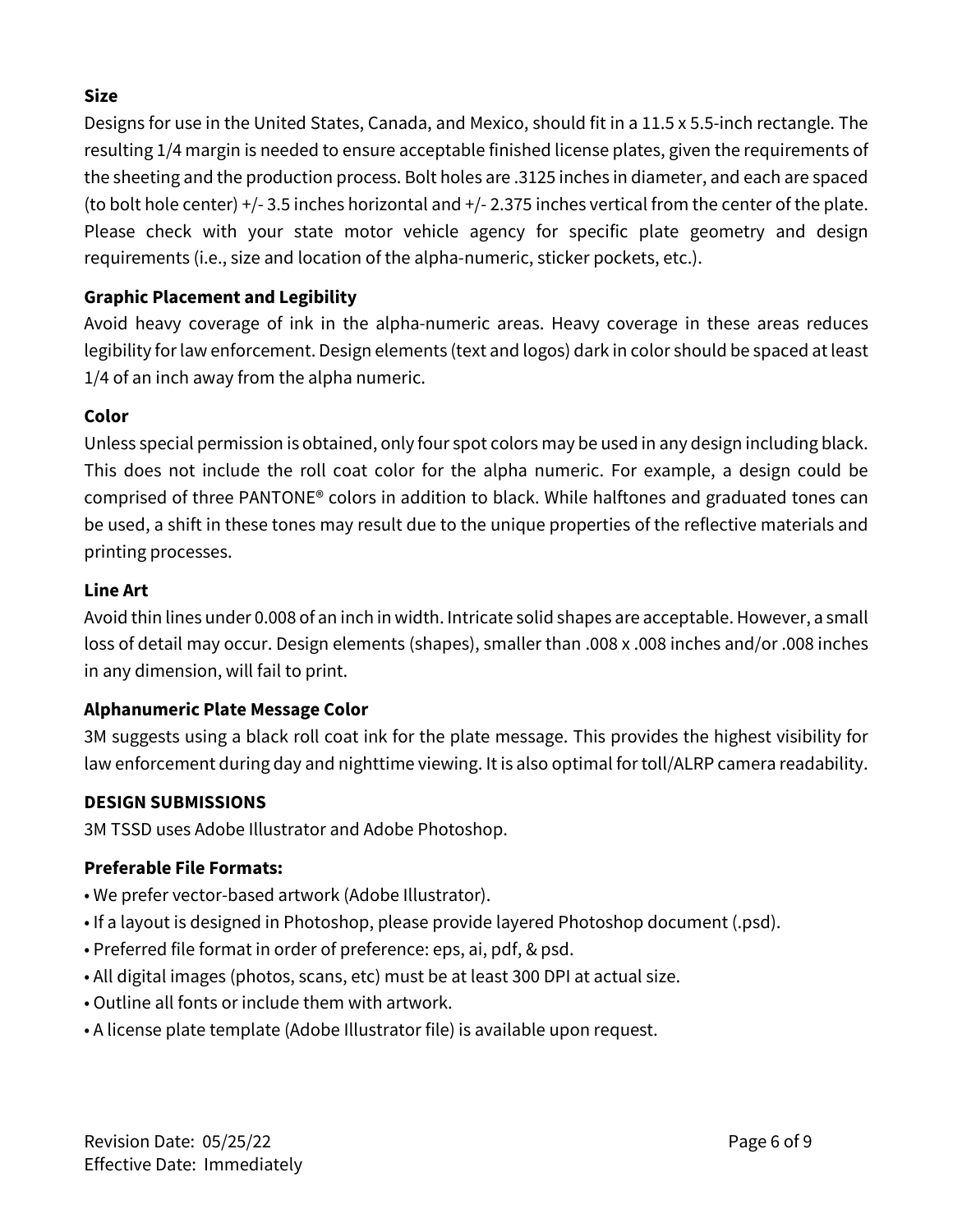## **Compatibility**

3M TSSD accepts all Adobe Illustrator files. All placed or parsed bitmap files must be included separately or embedded in the AI file.

3M TSSD accepts all Adobe Photoshop files, as well.

Corel Draw users: Save files in the Illustrator format. Include all placed or embedded bitmaps as separate files.

3M TSSD cannot work directly with .cdr files.

Corel Paint users: Save files in the tiff format, uncompressed.

Freehand and other vector art program users: Due to problems in the past with converting these files, check with 3M TSSD before sending.

If you believe there may be a compatibility issue between your system and 3M TSSD's, send black and white color separation printouts on paper or film at 100%. 3M TSSD will scan and recreate artwork to match the original design. Before making printouts, fill all halftones 100% so that its shape can be clearly delineated. Include a composite print of the design at 100%. Specify all fonts used, color call outs, and halftone tint values if halftones are used. If photographs are incorporated into the design, please submit. 3M TSSD will scan them for placement into the design.

Do not use compression software of any kind for vector files.

3M TSSD does not use 3D or CAD software.

## **ELECTRONIC DESIGN**

The following guidelines are for customers sending electronic files.

All license plate designs are completed in vector form (Adobe Illustrator) with placed photographs, if any. 3M TSSD prefers that customers send original photographs and/or traditional illustrations for scanning and converting to spot color. 3M TSSD will accept Adobe Photoshop files (eps, jpg, or tif, 300 DPI) of scanned or created material. However, the resolution cannot be increased. Photographs and illustrations will be converted to spot colors. The finished result will be a compilation of monochromatic (single spot color) areas. CMYK or Process color printing is not utilized for conventional printing of license plates.

#### **Vector Artwork**

Fonts, logos, halftone areas, gradient fill areas, and line art, should be constructed in a vector drawing program such as Adobe Illustrator. This makes file sizes smaller and editing, trapping, and color separation easier.

Fill and/or stroke vector paths, using the PANTONE® colors. If using Adobe Illustrator, use default black instead of C:0%, M:0%, Y:0%, and K:100%. Use default white instead of C:0%, M:0%, Y:0%, and K:0%.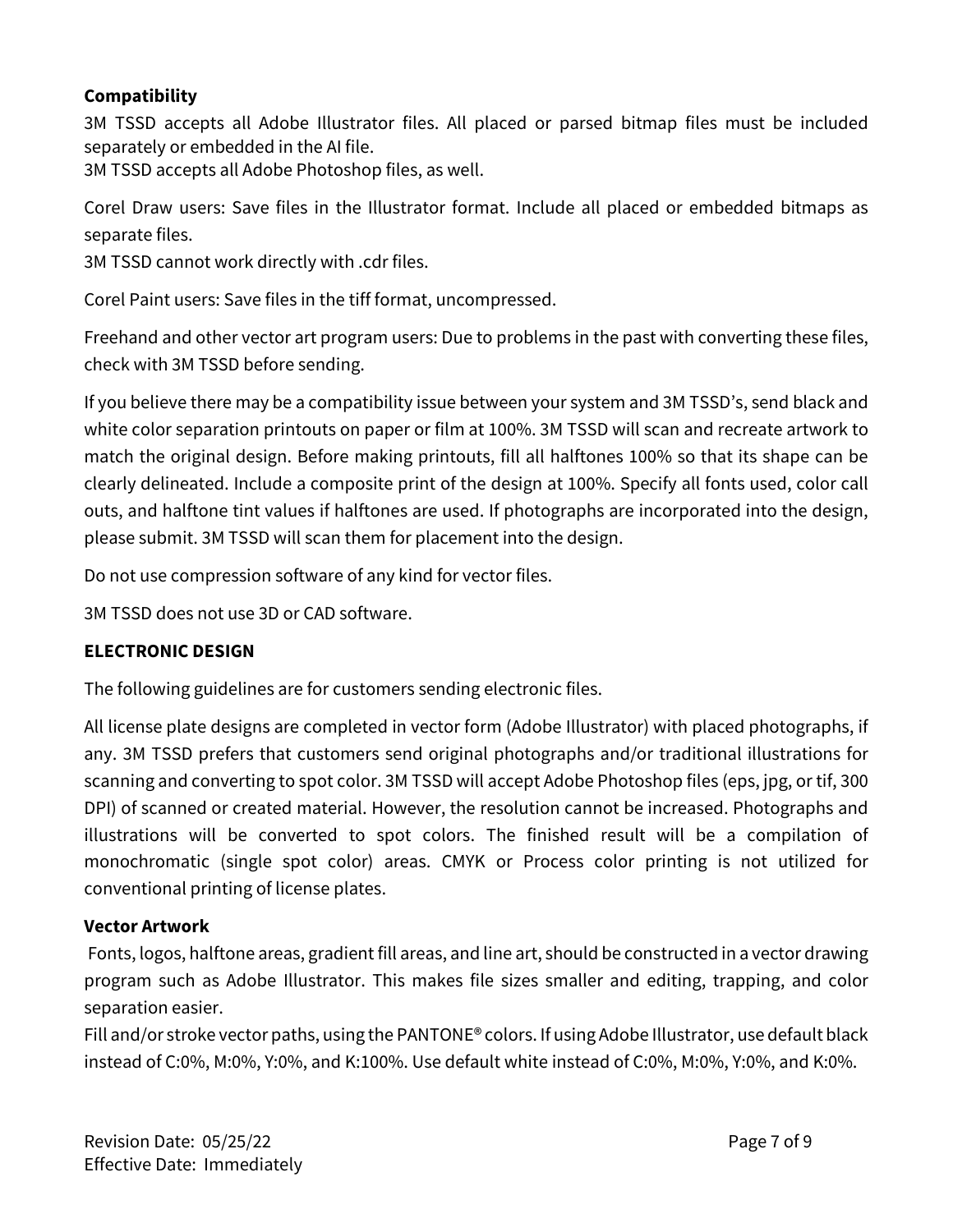Convert all fonts to vector form by using Create Outlines in Adobe Illustrator or convert text to paths according to the vector program that is being used.

## **Bitmapped Artwork**

Bitmapped artwork is any image, such as a scanned photograph or traditional illustration that is in pixel form. This artwork is commonly used or created in a paint program such as Adobe Photoshop or Corel Paint. Bitmapped artwork can be successfully incorporated into a license plate design using a variety of methods. Again, 3M TSSD prefers that the customer send continuous tone photographs and/or traditional illustrations for scanning, clipping path creation, spot color conversion, placing, and color separating. 3M TSSD can accept scanned or created images from the customer, at a resolution of 300dpi, at 100% size. Line art should be scanned at 1200dpi, at 100%.

3M TSSD will scan and convert any line art on paper or film.

Customers sending in pictures for scanning should keep in mind that photographs and/or illustrations from previously printed materials such as books, magazines, and brochures will not scan well due to halftone dot patterns. Scanning such material may constitute a copyright violation, for which the customer, not 3M TSSD will be held liable. Do not send website images or printouts thereof. Website images use the lowest possible image quality (8-bit color at 72dpi). These images are not usable.

Save bitmapped artwork in the tiff file format. 3M TSSD does not recommend image compression. If image must be compressed, use LZW compression only.

Please include a hardcopy or detailed layout for each design. This can be color, black and white laser prints, or drawn layouts. Include color call outs, identify the fonts used, and specify halftone values. This avoids any confusion concerning the design and its elements.